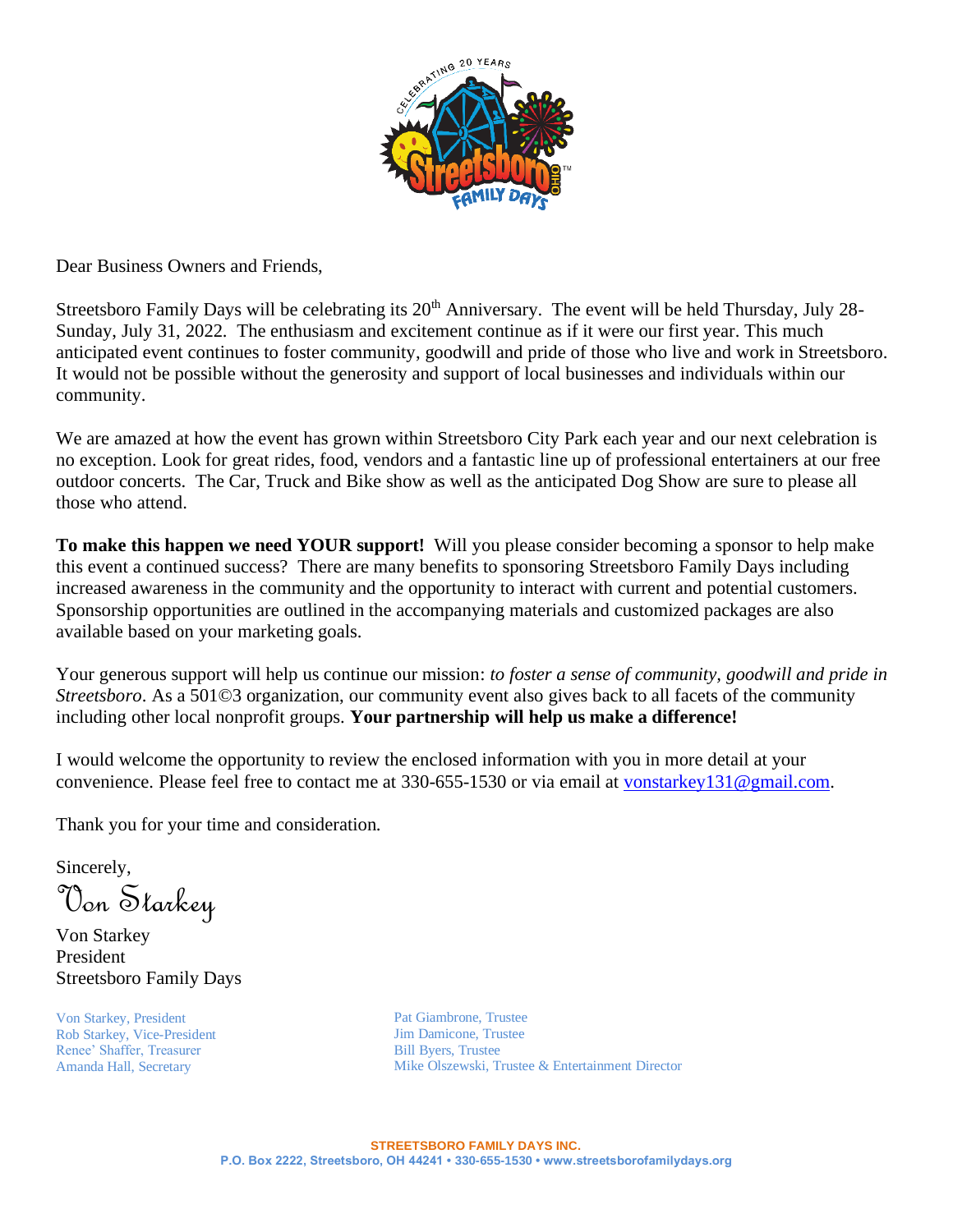

## **PLATINUM SPONSORSHIP-\$10,000**

- Company logo/name included on all marketing materials including flyers, posters, print ads, press releases, radio advertising and PSAs
- Company logo and hot link on event web site
- Inclusion in a minimum of 6 social media posts promoting the event and your partnership
- Your 10 second commercial message to be broadcast a minimum of 6 times daily throughout the event in conjunction with entertainment announcements
- A  $3'$  x  $5'$  banner with your logo/name prominently displayed on stage front
- Logo/name recognition on front cover of event program
- Full-page four color ad and name listed in the event program
- Two 10' x 10' tented exhibitor spaces on site to showcase your business
- Opportunity to for your company representative to be thanked and formally introduced and given the opportunity to speak about your company's participation in Streetsboro Family Days
- 20 beverage tokens redeemable in our Beer Garden throughout the event
- 16 ride wristbands for your use
- Satisfaction of funding Streetsboro's largest festival and promoting community, goodwill and pride!

# **GOLD SPONSORSHIP-\$5,000**

- Company logo/name included on all posters, print ads, press releases and PSAs promoting the event
- Company logo and hot link on event web site
- Inclusion in a minimum of 4 social media posts promoting the event and your partnership
- Your 10 second commercial message to be broadcast a minimum of 3 times daily throughout the event in conjunction with entertainment announcements
- A  $3'$  x  $5'$  banner with your logo/name prominently displayed on stage front
- Full-page four color ad and name listed in the event program
- One  $10'$  x  $10'$  tented exhibitor spaces on site to showcase your business
- Opportunity to for your company representative to be thanked on stage each day during the event
- 10 beverage tokens redeemable in our Beer Garden throughout the event
- 8 ride wristbands for your use
- Satisfaction of funding Streetsboro's largest festival and promoting community, goodwill and pride!

### **SILVER SPONSORSHIP-\$3,000**

- Company logo/name included in all press releases and PSAs promoting the event
- Company logo and hot link on event web site
- Inclusion in a minimum of 3 social media posts promoting the event and your partnership
- Your 10 second commercial message to be broadcast a minimum of 2 times daily throughout the event in conjunction with entertainment announcements
- A  $3'$  x  $5'$  banner with your logo/name prominently displayed on event site
- Half-page four color ad and name listed in the event program
- One  $10'$  x  $10'$  tented exhibitor spaces on site to showcase your business
- 8 beverage tokens redeemable in our Beer Garden throughout the event
- 4 ride wristbands for your use
- Satisfaction of funding Streetsboro's largest festival and promoting community, goodwill and pride!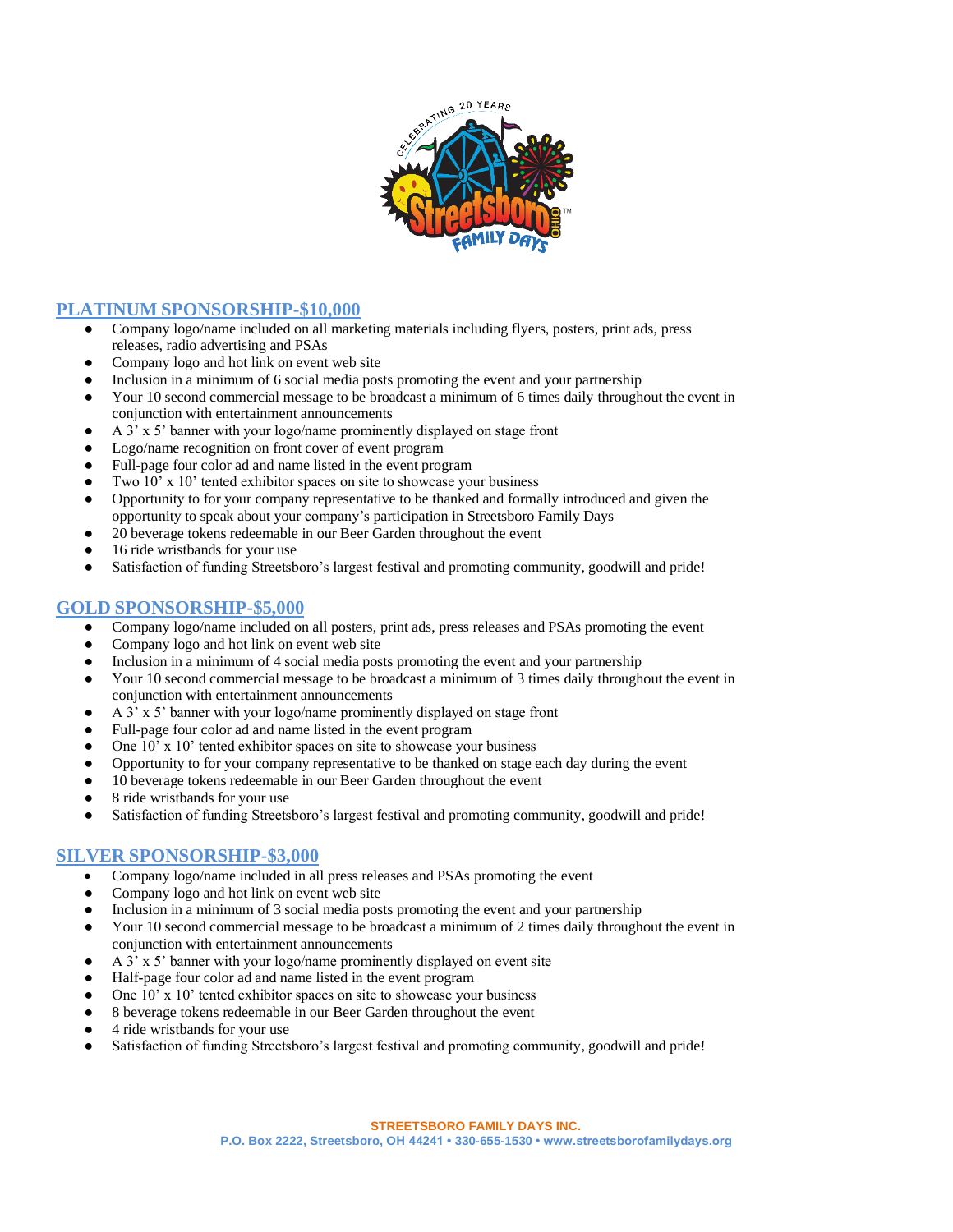

## **BRONZE SPONSORSHIP-\$2,000**

- Company logo/name included in all press releases and PSAs promoting the event
- Company logo and hot link on event web site
- Inclusion in at least 2 social media posts promoting the event and your partnership
- Your 10 second commercial message to be broadcast daily throughout the event in conjunction with entertainment announcements
- Half-page four color ad and name listed in the event program
- 4 beverage tokens redeemable in our Beer Garden throughout the event
- 2 ride wristbands for your use
- Satisfaction of funding Streetsboro's largest festival and promoting community, goodwill and pride!

## **RED SPONSORSHIP-\$1,000**

- Company name included in all press releases promoting the event
- Company name hot link on event web site
- Inclusion in social media posts promoting the event and your partnership
- Your 10 second commercial message to be broadcast daily throughout the event in conjunction with entertainment announcements
- 4 beverage tokens redeemable in our Beer Garden throughout the event
- Quarter-page four color ad and name listed in the event program
- Satisfaction of funding Streetsboro's largest festival and promoting community, goodwill and pride!

### **WHITE SPONSORSHIP-\$500**

- Company name included in all press releases promoting the event
- Company name and hot link on event web site
- Inclusion in social media posts promoting the event and your partnership
- Your 10 second commercial message to be broadcast daily throughout the event in conjunction with entertainment announcements
- Quarter-page four color ad and name listed in the event program
- Satisfaction of funding Streetsboro's largest festival and promoting community, goodwill and pride!

### **BLUE SPONSORSHIP-\$250**

- Company name and hot link on event web site
- $1/8$  page four color ad and name listed in the event program
- Satisfaction of funding Streetsboro's largest festival and promoting community goodwill and pride!